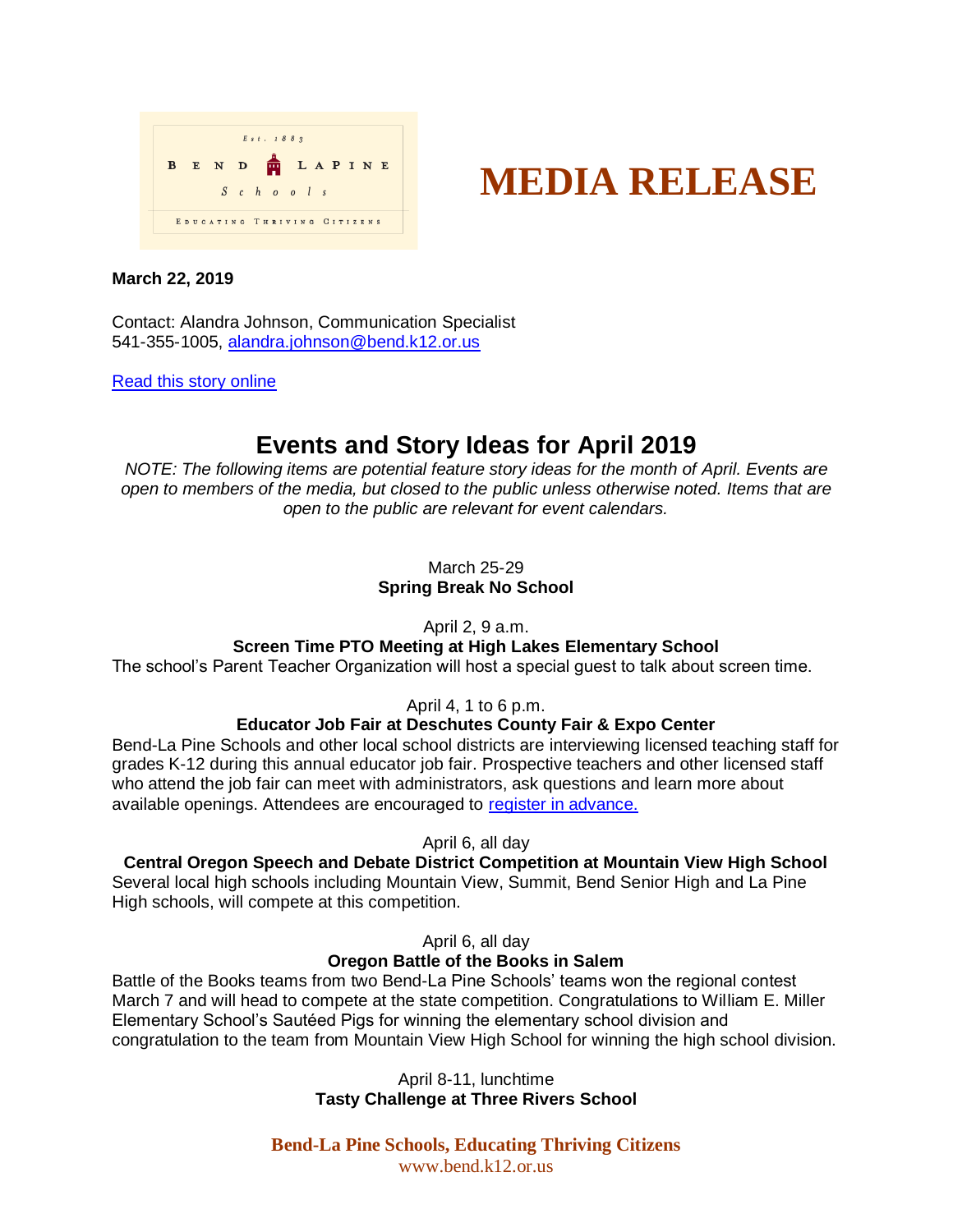Students will be offered samples of a healthy vegetable served three different ways and will get to vote on their favorite preparation. This is part of a Food Corp Tasty Challenge and is the only one taking place in Oregon. The goal is to encourage students to try new foods.

## April 8, 6:30 p.m.

## **Gear Up Meeting for Parents at La Pine High School**

Parents and students are invited to learn about how to deal with changes and transitions as the school year ends as part of the school's Gear Up program.

#### April 9, all day

## **Attendance Rally at Rosland Elementary School**

Deschutes County Sheriff Office deputies will be on hand at the school to help encourage and celebrate student attendance. The deputies will bring large vehicles and a police dog and will join the students in a variety of activities throughout the day including physical education and trivia. The class with the highest attendance will win a donut party with the deputies.

## April 9, 8 a.m. to 5 p.m.

## **Choral Festival at Summit High School**

Fourteen high school choirs from throughout Central Oregon will perform throughout the day and receive feedback from three choral adjudicators.

#### April 10

## **School in Session – all schools**

School is in session for all schools, on a School Improvement Wednesday schedule. This is a change to the original school calendar.

#### April 10, 8:30 a.m. to 12:05 p.m.

## **Middle School Choral Festival at Summit High School**

Eight middle school choirs from throughout Central Oregon will perform throughout the day and receive feedback from three choral adjudicators.

April 11

#### **School in Session – all schools**

School is in session for all schools. This is a change to the original school calendar.

#### April 12

#### **Elementary School Conferences; Middle and High School in Session**

Elementary schools will have no school for school conferences; middle and high schools are in session. This is a change to the original school calendar.

#### April 11, 7 p.m.

#### **Cougar Pageant at Mountain View High School**

All proceeds raised by student participants and entry fees benefit the school's Sparrow and the school's Student Assistance Fund. \$5 admission.

April 12

## **Student Recognition Assembly at La Pine High School**

Student are honored for their efforts during the winter trimester.

April 15, 9 a.m. to 1 p.m.

**Bend-La Pine Schools, Educating Thriving Citizens** www.bend.k12.or.us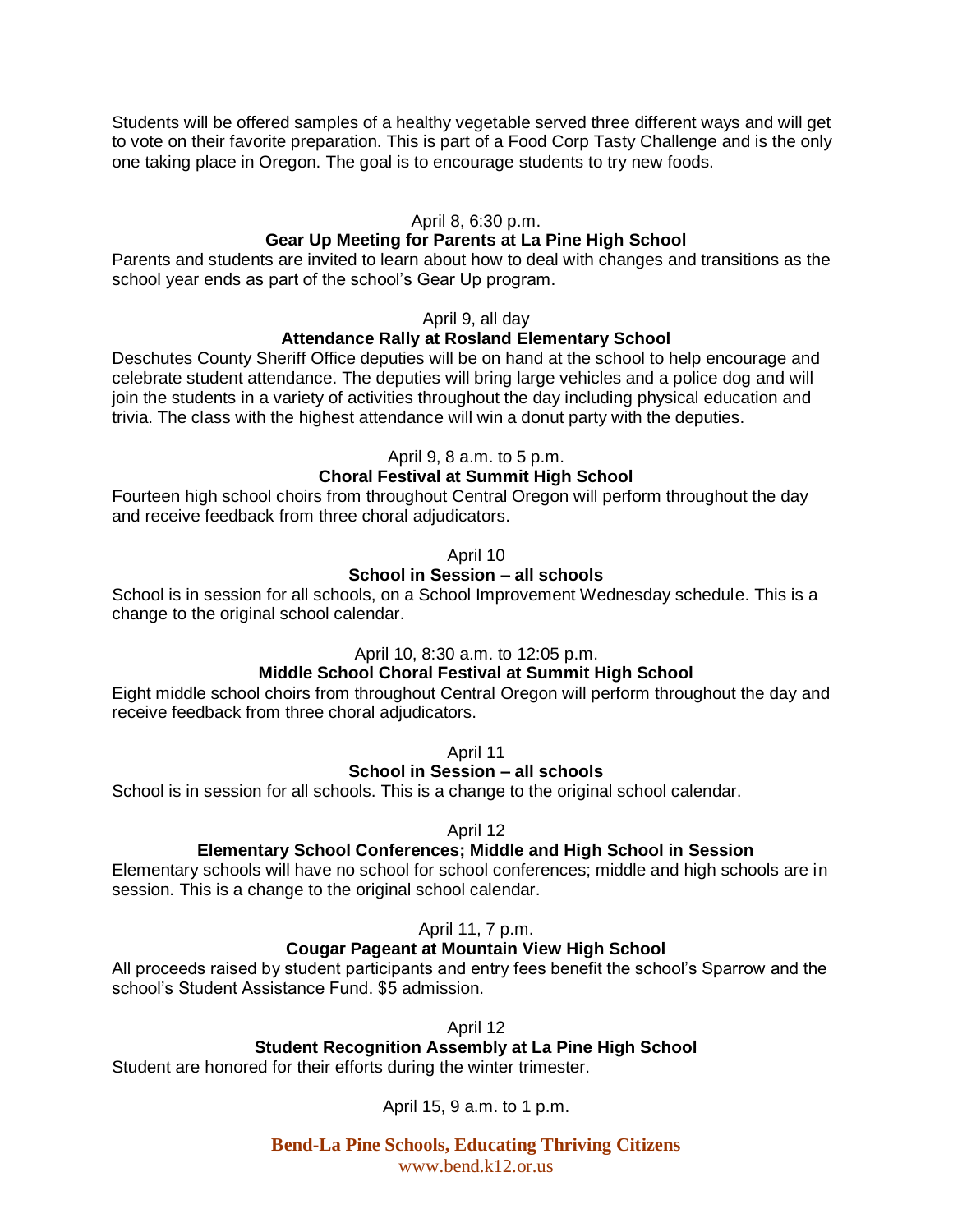## **Pursuit Connects at for all Sophomores at Riverhouse Convention Center**

All sophomores in Bend-La Pine Schools are invited to participate in a career choice event that will include local speakers who will share stories of their success. The event is designed to introduce students to innovative careers. Learn more at [www.pursuitconnects.org](http://www.pursuitconnects.org/)

#### April 17, 1:15 p.m.

## **Signing Day at Mountain View High School**

The public is invited to celebrate with student-athletes and students pledging to the military during this festive event.

#### April 17, 6 p.m.

## **Wax Museum at William E. Miller Elementary School**

Third-graders will dress up as a character during the annual wax museum event.

#### April 18, 5:30 to 7 p.m.

## **Welcome to North Star Elementary School Event**

Incoming families are invited to learn more about North Star, meet staff members including Principal Kevin Gehrig, connect with fellow families, register for kindergarten, enjoy free ice cream and more. The event will take place at Sky View Middle School in the commons.

#### April 18, 5:30 to 7:30 p.m.

## **Meet Your Match at Cascade Middle School**

Cascade's counselor Michelle Beaudreau collaborated with Volunteer Connect to bring a job fair-style event featuring volunteer opportunities for middle school students. During social studies classes April 8-9, every student at Cascade will learn about volunteering and how their efforts can make a positive difference in the community. During the April 18 event, students will connect with dozens of local nonprofits and agencies who offer volunteer spots for teenagers.

#### April 19, 9 to 11:30 a.m.

## **Career Exploration Fair at La Pine High School**

Students will be able to interview with more than 30 local businesses, learn more about career opportunities and have the potential to be hired.

April 22-26, all day

#### **Turn off TV Week at Bear Creek Elementary School**

Families and staff at Bear Creek are encouraged to go screen-free for the week and the school has coordinated a series of activities throughout the week to encourage activity. Tuesday, April 23 is family bowling night; Wednesday, April 24 if family hike to the top of Pilot Butte; Thursday, April 25 is family math and reading night at Bear Creek (includes free pizza); Friday, April 26 is dinner at talent show at Bear Creek (\$2, fundraiser for the school's Sparrow.)

#### April 23, 5 to 7:45 p.m.

## **Hope, Help & Heal at Mountain View High School**

Families are invited to this interactive teen suicide prevention session in partnership with Deschutes County Health Service, Central Oregon Suicide Prevention Alliance, Safe Schools Alliance and local mental health professionals. Free dinner and childcare, programming in English and Spanish. Free and open to the public. Learn more at [www.preventsuicideco.org](http://www.preventsuicideco.org/)

> April 24, times vary **Kindergarten Registration**

**Bend-La Pine Schools, Educating Thriving Citizens** www.bend.k12.or.us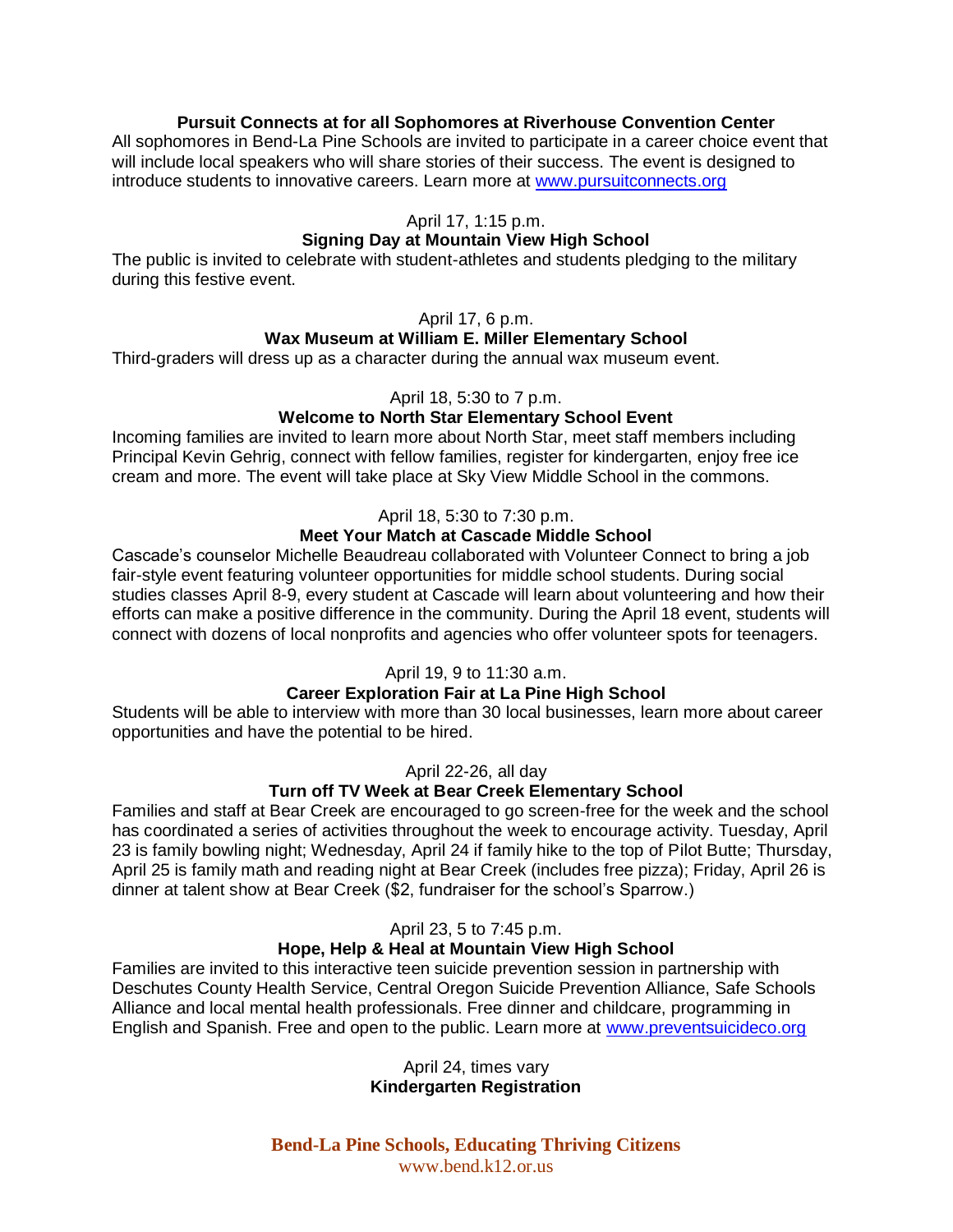Families of incoming kindergarten students are encouraged to register students at their neighborhood schools. Many schools have special events aimed at incoming kindergarten students and their families. Families can look up their neighborhood school here: Attendance [Areas](https://www.bend.k12.or.us/district/parents/attendance-areas)

## April 25, 8 a.m.

## **Coffee at Cascades Middle School**

Parents are welcome to have a cup of coffee and learn what's happening at Cascades.

## April 25-27

## **Rock of Ages at La Pine High School**

Students perform this fun musical. Tickets are \$10 adults, \$8 students. 6 p.m. April 25-27 and 1 p.m. April 27. Recommended for ages 13 and older.

#### April 25, 4 to 5 p.m.

## **Kenwood 100th Anniversary Celebration Planning Committee**

Community members are welcome to attend an upcoming planning meeting for the Kenwood School's 100<sup>th</sup> anniversary.

## April 25, 5:30 to 7:45 p.m.

## **Hope, Help & Heal at Ridgeview High School**

Families are invited to this interactive teen suicide prevention session in partnership with Deschutes County Health Service, Central Oregon Suicide Prevention Alliance, Safe Schools Alliance and local mental health professionals. Free dinner and childcare, programming in English and Spanish. Free and open to the public. Learn more at [www.preventsuicideco.org](http://www.preventsuicideco.org/)

#### April 27-28, 6 p.m.

## **Banff Film Festival to Benefit Realms Middle and High Schools**

Friends of Realms will host the Banff Mountain Film Festival World Tour at the Tower Theatre as a fundraiser for the middle and high school. \$22 advance, \$25 day of show. Open to the public.

## April 30, 6 p.m.

# **Mental Health Information Night at Pacific Crest Middle School**

Parents are invited to join the counselors at Pacific Crest for a conversation about mental health. This interactive session will include information about youth anxiety, depression, suicide and more. Parents will learn tips about engaging students in conversations and walk away with resources to help better support students.

#### **Looking ahead:**

• May 2, Excellence in Education Awards at Mountain View High School

#### **Other story ideas:**

- **Spring Break book recommendations:** Summit High School teacher librarian Eila Overcash offers some great reads to try over spring break. [Book recommendations.](https://www.smore.com/1v893)
- **Prom season begins in April.**